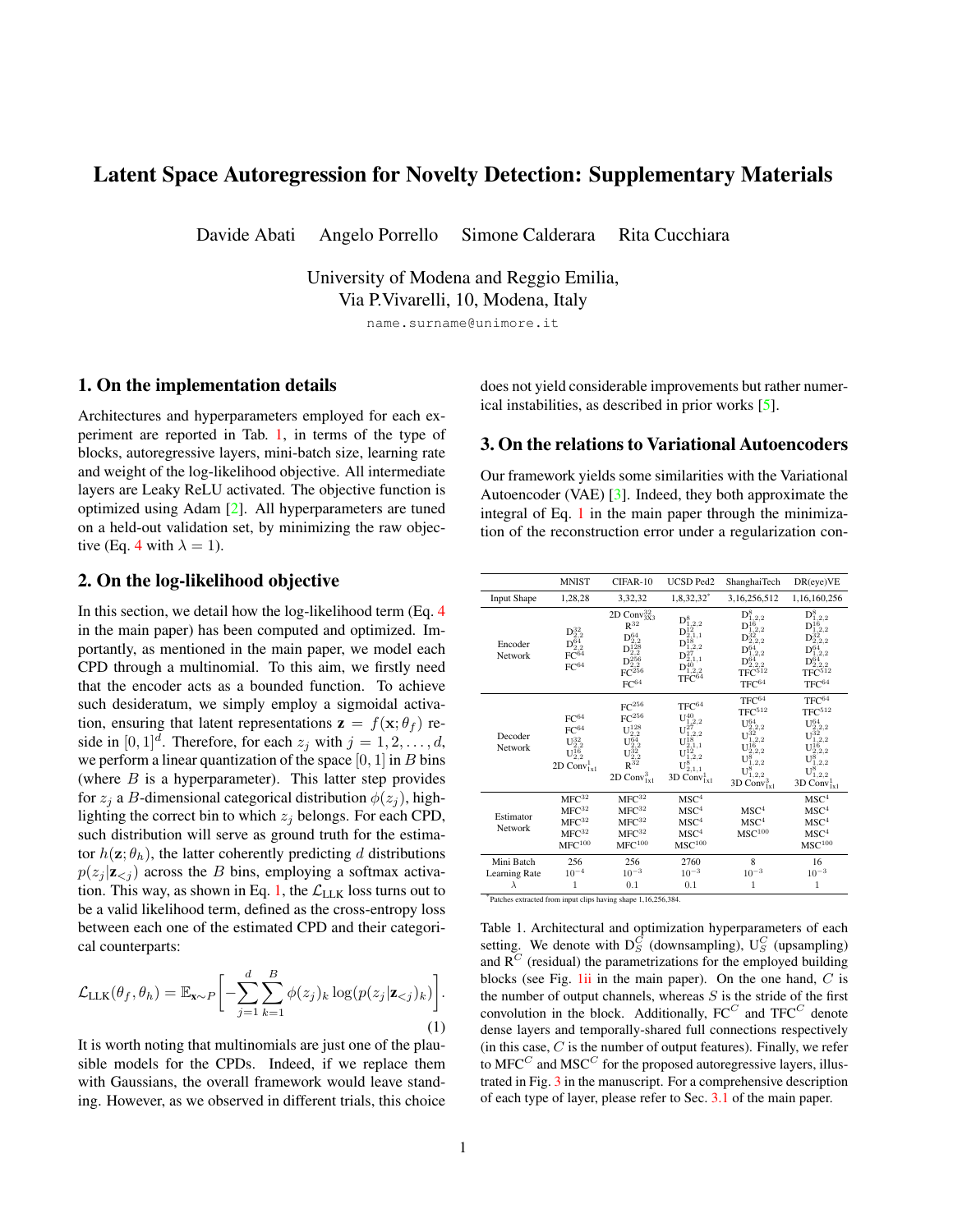<span id="page-1-2"></span>

<span id="page-1-0"></span>Figure 1. For all CIFAR-10 classes (organized in different rows), we report images sampled from VAEs (left) and the proposed autoencoders with autoregressive priors. As can be seen, our samples visually exhibit fine-grained details and sharpness, differently from the heavily blurred ones coming from VAEs. Finally, the over-regularization arising from VAE is confirmed when looking at FID scores (at the extremes of the figure, the lower, the better).

straint involving a prior distribution on latent vectors. However, it is worth noting several fundamental distinctions. Firstly, our model does not provide an explicit strategy to sample from the posterior distribution, thus resulting in a deterministic mapping from the input to the hidden representation. Secondly, while VAE specifies an explicit and adamant form for modeling the prior  $p(\mathbf{z})$ , in our formulation its landscape is free from any assumption and directly learnable as a result of the estimator's autoregressive nature. On this point, our proposal leads to two beneficial aspects. First, as the VAE forces the codes' distribution to match the prior, their differential entropy converges to be the same as the prior. This behavior results in approximately stationary entropies across different settings (appreciable in Fig. [2](#page-0-2) in the main paper, where we discuss the intuition behind the entropy minimization within a novelty detection task). Secondly, the employment of a too simplistic prior may lead to over-regularized representations, whereas our proposal is less prone to such risk. Empirical evidence of such behavior can also be appreciated in Fig. [1,](#page-1-0) where we draw new samples from VAE and our model, both of which has been trained on CIFAR-10. All settings being equal, our hallucinations are visually much more realistic than the ones coming from VAEs, the latter leading to over-smooth shapes and lacking any details, as further confirmed by the substantial differences in Fréchet Inception Distance (FID) scores [[1\]](#page-3-3).

#### 4. On the dual nature of novelty

In this section, we stress how significant is the presence of both terms for obtaining a highly discriminative novelty score (NS, Eq. [9](#page-0-2) in the main paper): namely the reconstruction error (REC), modeling the memory capabilities, and the

|                  | LL K  | <b>REC</b> | <b>NS</b> |
|------------------|-------|------------|-----------|
| <b>MNIST</b>     | 0.926 | 0.949      | 0.975     |
| $CIFAR-10$       | 0.627 | 0.603      | 0.641     |
| <b>UCSD Ped2</b> | 0.933 | 0.909      | 0.954     |
| ShanghaiTech     | 0.695 | 0.726      | 0.725     |
| DR(eye)VE        | 0.917 | 0.863      | 0.926     |

<span id="page-1-1"></span>Table 2. For each setting, AUROC performances under three different novelty scores: i) the log-likelihood term (LLK), ii) the reconstruction term (REC), and iii) the proposed scheme accounting for both (NS).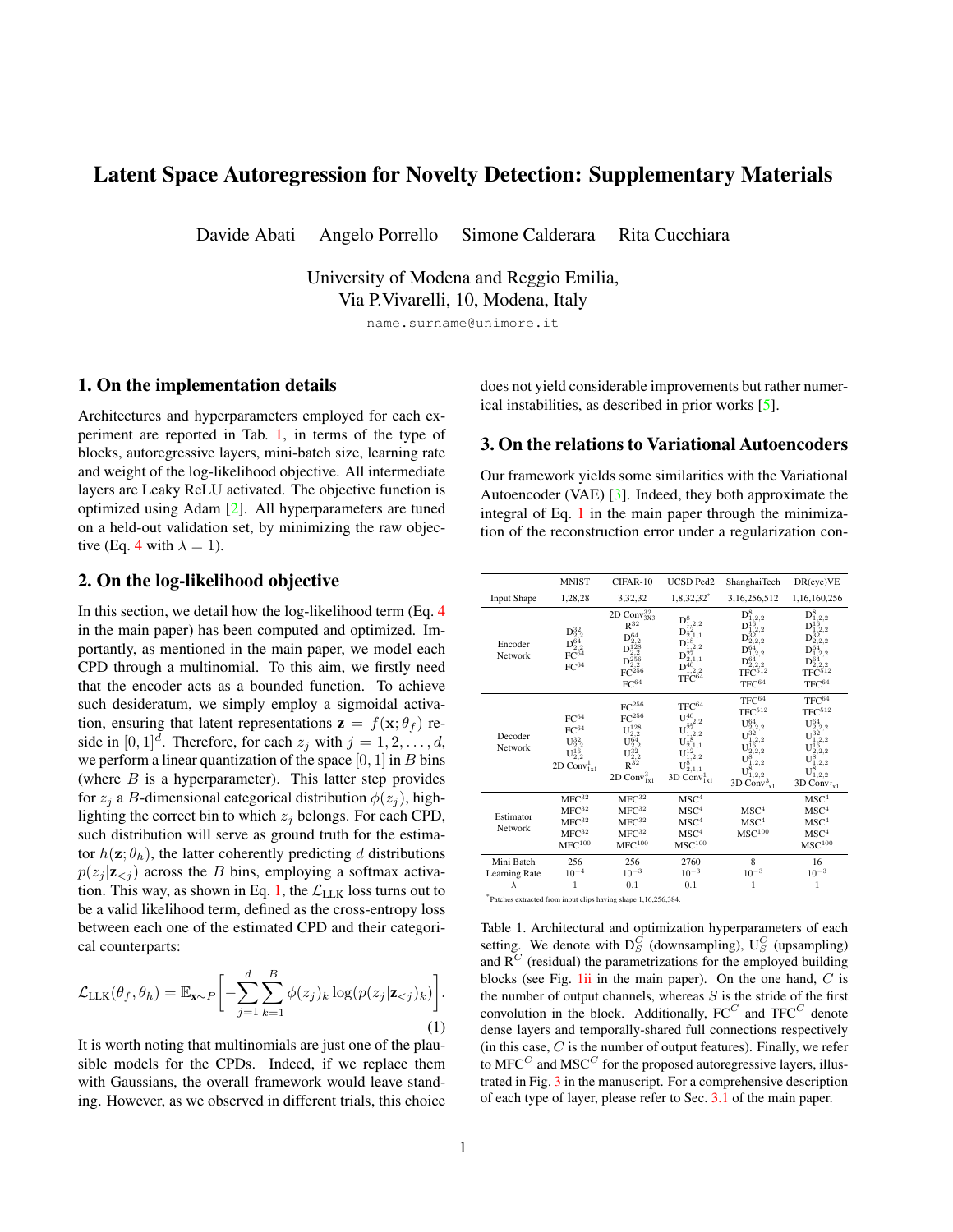<span id="page-2-2"></span>

<span id="page-2-0"></span>Figure 2. Sample training log-likelihood of a Bayesian Network modeling the distribution of latent codes produced by the encoder of our model trained on MNIST digits. When the BN structure resembles the autoregressive order imposed during training, a much higher likelihood is achieved. This behavior is consistent in all classes and supports the capability of the encoder to produce codes that respect a pre-imposed autoregressive structure.

log-likelihood term (LLK), capturing the surprisal inducted from latent representations. Aiming to reinforce this latter point, just briefly illustrated in Fig. [4](#page-0-2) of the manuscript, we report in Tab. [2](#page-1-1) performances - expressed in AUROC - delivered by different scoring strategies on each setting mentioned in the main paper. Except for ShanghaiTech, we systematically observe a reward in accounting for both aspects. Furthermore, for MNIST and CIFAR-10, we find particularly interesting the gap in performance arising from our reconstruction error w.r.t. the one arising from the denoising autoencoder (DAE) variants (0.942 and 0.590 for the two datasets respectively, as reported in Tab. [1](#page-0-2) of the main paper). In this respect, we gather new evidence supporting that surprisal minimization acts as a novelty-oriented regularizer for the overall architecture, as it improves the discriminative capability of the reconstruction (as already conjectured in Sec. [4.1](#page-0-2) of the main paper).

#### 5. On the causal structure of representations

We now investigate the capability of our encoder to produce representations that respect the autoregressive causal structure imposed by the LLK loss (mentioned in Sec. [3](#page-0-3) of the main paper). To this aim, we extract representations out of the ten models trained on MNIST digits and fit their distribution using a structured density estimator. Specifically, we employ Bayesian Networks (BNs) with different autoregressive structures. In this respect, each BN is mod-eled with Linear Gaussians [\[4\]](#page-3-4), s.t. each CPD  $p(z_i|Pa(z_i))$ with  $i = 1, 2, \ldots, d$  is given by:

$$
p(z_i|Pa(z_i)) = \mathcal{N}(z_i | w_0^{(i)} + \sum_{z_j \in Pa(z_i)} w_j^{(i)} z_j, \sigma_i^2), \quad (2)
$$

where each  $w_j^{(i)}$ ,  $\sigma_i^2$  are learnable parameters. We indicate with  $Pa(z_i)$  the parent variables of  $z_i$  in the BN. The previous equation holds for all nodes, except for the root one, which is modeled through a Gaussian distribution. Concerning the BN structure, we test:

- Autoregressive order: the BN structure follows the autoregressive order imposed during training, namely  $Pa(z_i) = \{z_j \mid j = 1, 2, \ldots, i-1\}$
- Random order: the BN structure follows a random autoregressive order.
- Inverse order: the BN structure follows an autoregressive order which is the inverse with respect to the one imposed during training, namely  $Pa(z_i) = \{z_i | j =$  $i+1, i+2, \ldots, d\}$

It is worth noting that, as the three structures exhibit the same number of edges and independent parameters, the difference in their fitting capabilities is only due to the causal order imposed over variables.

Fig. [2](#page-2-0) reports the sample training log-likelihood of all BN models. Remarkably, the autoregressive order delivers a better fit, supporting the capability of the encoder network to extract features with learned autoregressive properties. Moreover, to show that this result is not due to overfitting or other lurking behaviors, we report in Tab. [3](#page-3-5) log-likelihoods for training, validation and test set.

#### 6. On the entropy minimization

To provide an additional grasp about the role of the representation's entropy minimization, we focus on a single MNIST digit (class 7) and report in Fig. [3](#page-2-1) some randomly

| Loss weight      | Reconstructions |  |  |  |  |  |
|------------------|-----------------|--|--|--|--|--|
| $\lambda = 0.01$ |                 |  |  |  |  |  |
| $\lambda = 1$    |                 |  |  |  |  |  |
| $\lambda = 100$  |                 |  |  |  |  |  |

<span id="page-2-1"></span>Figure 3. MNIST reconstructions delivered by different values of  $\lambda$ , the latter controlling the impact of the differential entropy minimization.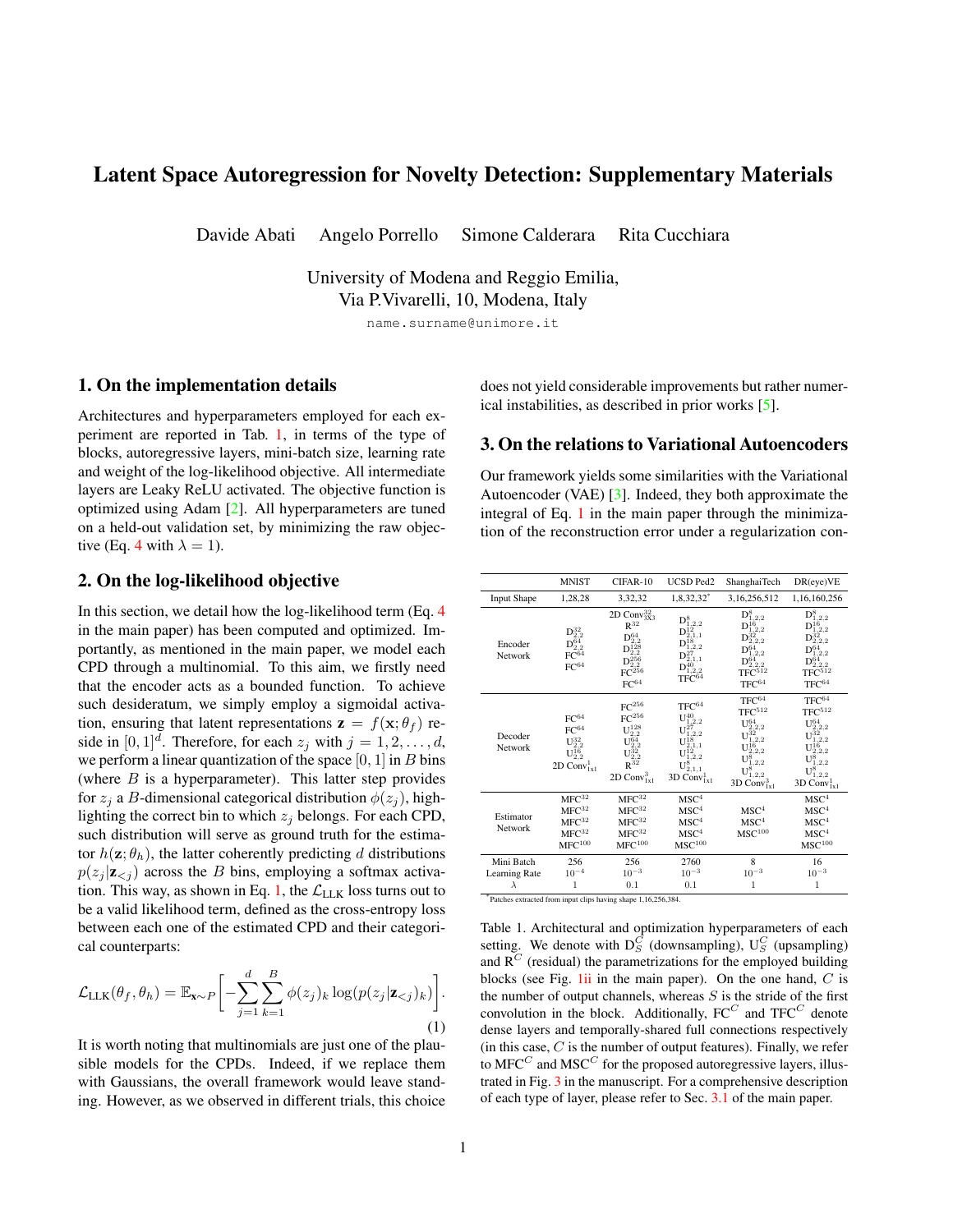|            |       | Classes   |           |                |           |           |           |              |           |           |           |
|------------|-------|-----------|-----------|----------------|-----------|-----------|-----------|--------------|-----------|-----------|-----------|
|            |       |           |           | $\mathfrak{D}$ | 3         | 4         | 5         | $\mathbf{b}$ |           | 8         | 9         |
| <b>ARG</b> | Train | $-201.60$ | $-161.60$ | $-171.43$      | $-172.73$ | $-174.17$ | $-186.48$ | $-158.22$    | $-162.37$ | $-171.65$ | $-154.11$ |
|            | Val   | $-200.96$ | $-160.38$ | $-170.10$      | $-172.29$ | $-173.85$ | $-185.25$ | $-157.22$    | $-162.20$ | $-171.42$ | $-154.02$ |
|            | Test  | $-200.89$ | $-159.73$ | $-169.64$      | $-170.75$ | $-172.40$ | $-184.27$ | $-157.74$    | $-161.65$ | $-170.10$ | $-152.70$ |
| <b>RDM</b> | Train | $-496.33$ | $-456.34$ | $-466.16$      | $-467.47$ | $-468.90$ | $-481.21$ | $-452.95$    | $-457.10$ | $-466.39$ | $-448.84$ |
|            | Val   | $-495.69$ | $-455.11$ | $-464.83$      | $-467.02$ | $-468.58$ | -479.98   | $-451.95$    | $-456.93$ | $-466.15$ | $-448.75$ |
|            | Test  | $-495.62$ | -454.47   | $-464.37$      | $-465.48$ | $-467.13$ | -479.00   | $-452.48$    | $-456.38$ | $-464.83$ | -447.43   |
| <b>INV</b> | Train | $-791.06$ | $-751.07$ | $-760.89$      | $-762.20$ | $-763.63$ | $-775.94$ | $-747.68$    | $-751.83$ | $-761.12$ | $-743.57$ |
|            | Val   | -790.42   | -749.84   | -759.56        | $-761.75$ | $-763.31$ | $-774.71$ | $-746.68$    | $-751.66$ | $-760.88$ | -743.48   |
|            | Test  | $-790.35$ | $-749.20$ | $-759.11$      | $-760.22$ | -761.86   | $-773.73$ | $-747.21$    | $-751.12$ | -759.56   | $-742.16$ |

<span id="page-3-5"></span>Table 3. Sample log-likelihood obtained by different BN structures when fitting MNIST representations. Each BN is trained on latent codes computed from the training set of a single class, following either the autoregression order (ARG), a random order (RDM) or the order inverse to autoregression (INV). We report the log-likelihood also on the validation and test set. For train-val-test split, see Sec [4.1](#page-0-2) of the paper. Only "normal" test samples are used in this evaluation.

sampled reconstructions from the training set. Such reconstructions are learned under three different regularization regimes, represented by different weights on the loglikelihood objective  $(\lambda, Eq. 4)$  $(\lambda, Eq. 4)$  $(\lambda, Eq. 4)$  in the main paper). As shown in Fig. [3,](#page-2-1) higher degrees of regularization (i.e., stricter constraints on entropy) deliver near mode-collapsed reconstructions, losing sharp variations in favor of capturing fewer prototypes for the input distribution.

## 7. On the complexity of autoregressive layers

In this section, we briefly discuss the complexity of Masked Fully Connected (MFC) and Masked Stacked Convolution (MSC) layers (Fig. [3](#page-0-2) of the main paper)<sup>[1](#page-3-6)</sup>: adhering to the notation introduced in Sec. [3](#page-0-3) from the main paper, MFC exhibits  $\frac{d^2+d}{2} \cdot ci \cdot co + d \cdot co$  trainable parameters and a computational complexity  $\mathcal{O}(d^2 \cdot ci \cdot co)$ . MSC, instead, features  $\frac{3d^2+d}{2}ci \cdot co + d \cdot c_0$  free parameters and a time complexity  $\mathcal{O}(d^2 \cdot ci \cdot co \cdot t)$ .

## 8. On the localizations and novelty scores in video anomaly detection

We show in Fig. [4](#page-4-0) other qualitative evidence of the behavior of our model in video anomaly detection settings, namely UCSD Ped2 and ShanghaiTech.

## References

- <span id="page-3-3"></span>[1] Martin Heusel, Hubert Ramsauer, Thomas Unterthiner, Bernhard Nessler, and Sepp Hochreiter. Gans trained by a two time-scale update rule converge to a local nash equilibrium. In *Neural Information Processing Systems*, pages 6626–6637, 2017. [2](#page-1-2)
- <span id="page-3-0"></span>[2] Diederik P Kingma and Jimmy Ba. Adam: A method for stochastic optimization. *International Conference on Learning Representations*, 2015. [1](#page-0-4)
- <span id="page-3-2"></span>[3] Diederik P Kingma and Max Welling. Auto-encoding variational bayes. *International Conference on Learning Representations*, 2014. [1](#page-0-4)
- <span id="page-3-4"></span>[4] Daphne Koller and Nir Friedman. *Probabilistic Graphical Models: Principles and Techniques - Adaptive Computation and Machine Learning*. The MIT Press, 2009. [3](#page-2-2)
- <span id="page-3-1"></span>[5] A. van den Oord, Nal Kalchbrenner, and Koray Kavukcuoglu. Pixel recurrent neural networks. *International Conference on Machine Learning*, 2016. [1](#page-0-4)

<span id="page-3-6"></span><sup>&</sup>lt;sup>1</sup>We refer to the type 'B' of both layers, since it is an upper bound to the type 'A'